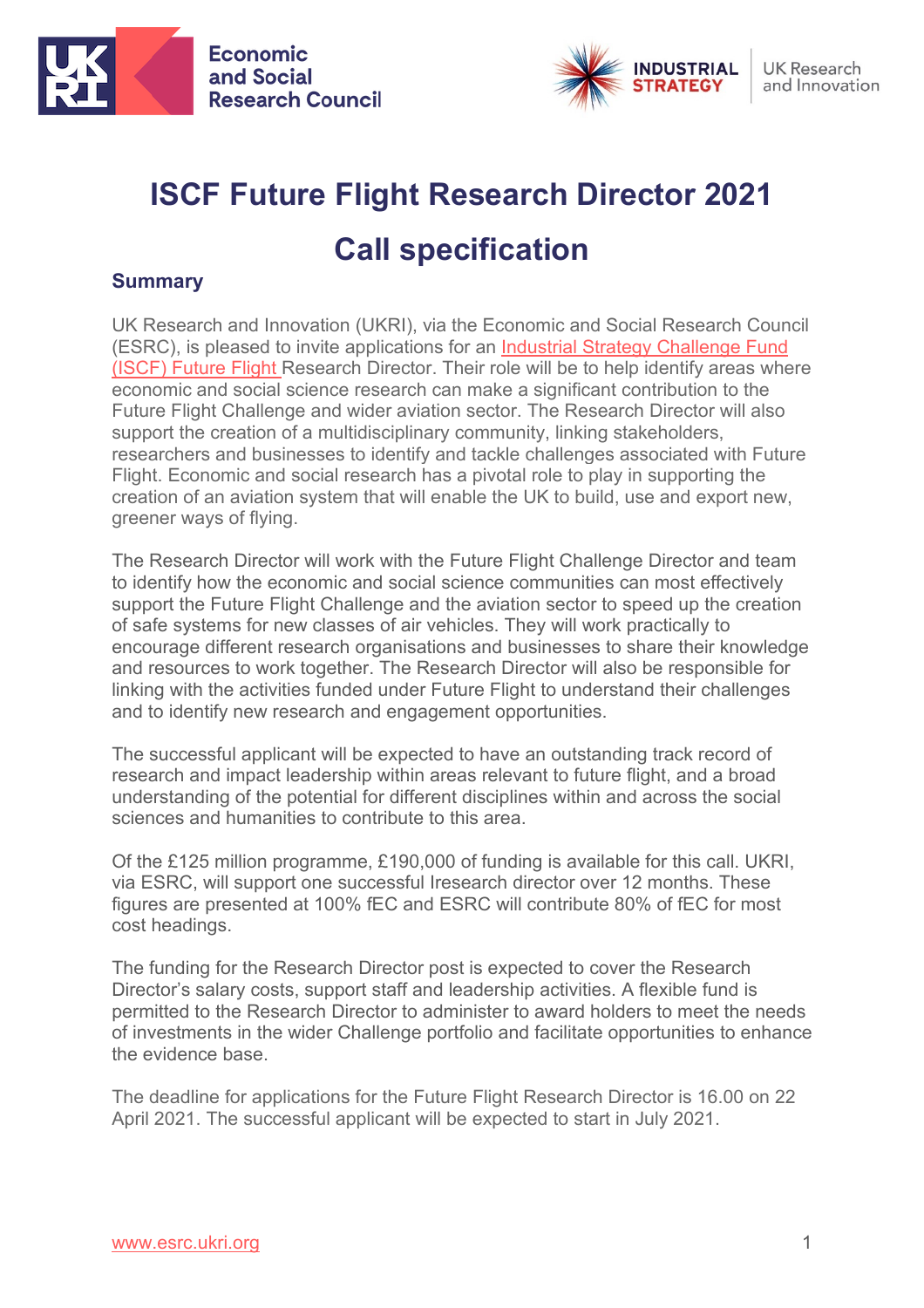



## **Background**

Many organisations, in the UK and globally, are developing novel vehicle technologies covering drones, advanced air mobility vehicles and zero-carbon regional aircraft.

Every aspect of the wider aviation system needs to develop radically and quickly whilst maintaining high safety levels in order to benefit from these new markets in autonomous air logistics, air taxis in urban, rural and remote environments and distributed, sub-regional aviation. For example, air space management systems must evolve, new infrastructure concepts must be designed, cyber-secure / connected digital systems are required and new business models created. In addition, new regulations and standards in many areas must be developed by the UK Civil Aviation Authority and public concerns around noise, sustainability, intrusion and safety must be addressed.

The Industrial Strategy Challenge Fund (ISCF) Future Flight Challenge is bringing stakeholders together to create an integrated aviation system that will enable the UK to build, use and export new, greener ways of flying. Using new classes of air vehicles the challenge will transform how we connect people, deliver goods and provide services. It will speed up the acceptance of these innovative air vehicles into service safely and practically by encouraging different sectors to share their knowledge and resources to work together. It is anticipated that these new modes of travel will increase mobility, reduce road congestion, improve connectivity, increase UK manufacturing opportunities and help aviation to reduce its environmental impact around the world.

The overall intent of the Future Flight Challenge is to secure first mover advantage for the UK in creating this breadth of new aviation system demonstration. It will also inspire and accelerate the next generation of sustainable aviation to position the UK as a world leader in aviation products and markets. Doing this will enable the UK to build, use and export new, greener ways of flying that will enable new modes of transportation and new services.

The Future Flight ISCF Challenge will invest up to £125M and is delivered by InnovateUK and ESRC, on behalf of UKRI.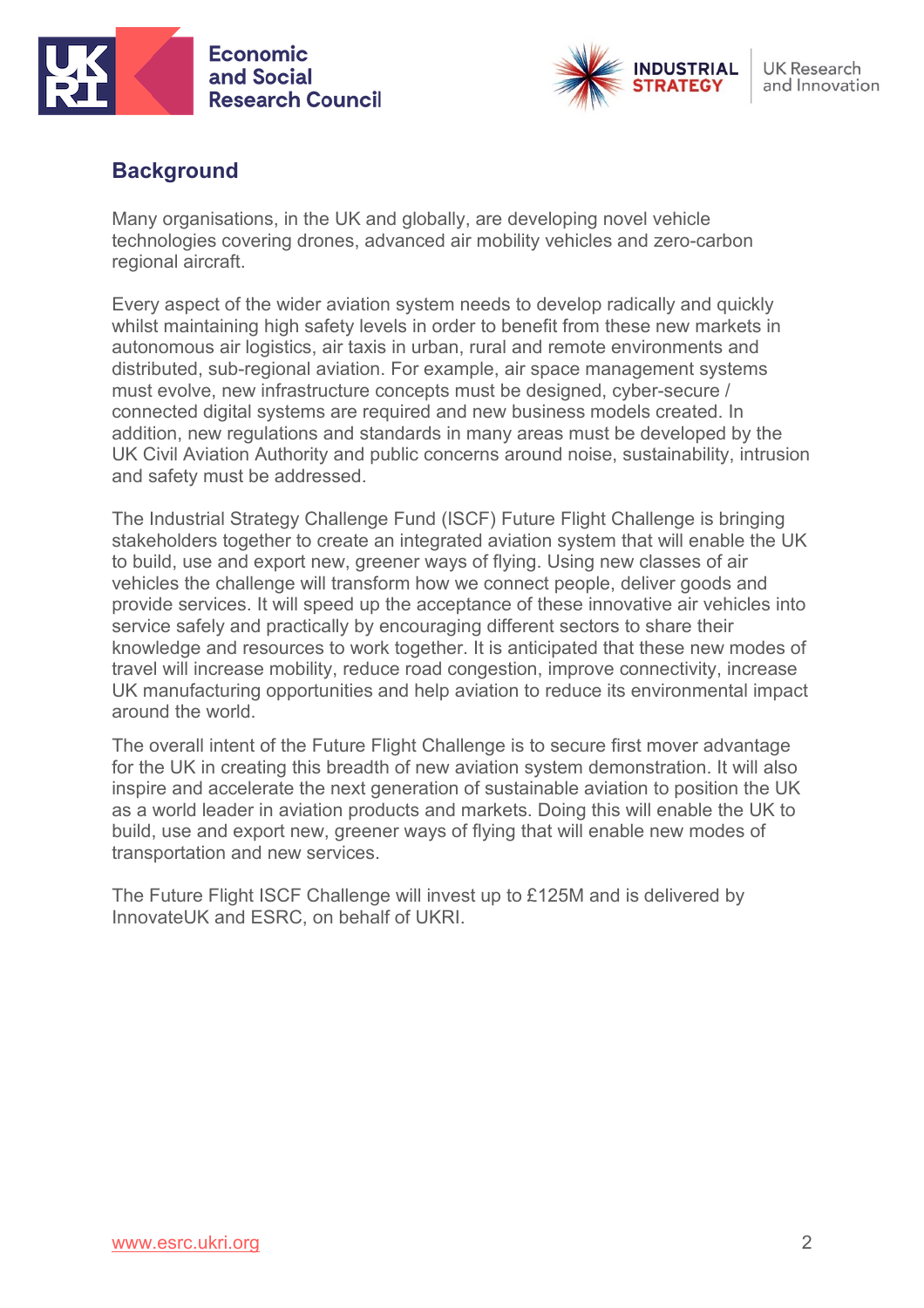



# **Call details**

#### Call objectives

The Challenge has a number of specific objectives to which the Future Flight Research Director will be expected to contribute to directly:

- create and demonstrate the aviation system of the future that will enable the integration and safe operation of new classes of air vehicles with novel technologies
- increase mobility, improve connectivity in remote and rural environments and reduce congestion in urban areas for people across the UK
- accelerate the application and integration of hydrogen, electric and autonomous flight technologies to support the UK in reaching its net zero target
- drive technology investment to the UK by increasing UK manufacturing and service opportunities.

The Research Director will act as an integral part of the Future Flight Challenge and is expected to play a strategic role in bringing together relevant participants that cross disciplinary boundaries and stakeholder groups, including those from business, academia and industry.

#### Scope

A key priority for the Research Director will be to help the Challenge identify the areas where economic and social sciences can make a significant contribution to the Future Flight Challenge and wider aviation sector.

Priority areas may include, but are not limited to:

- Understanding the impacts on different communities and how might future flight initiatives might mitigate or increase social inequalities
- Understanding areas of risk (for example in terms of public perception and ground risk) and their mitigation
- Understanding how far these new technologies are compatible with existing policy agendas
- How to support UK businesses (for example, what skills are needed to develop and adopt these technologies effectively?)
- Understanding the public perceptions of future flight initiatives and their potential for social and/or environmental good. For example, what are the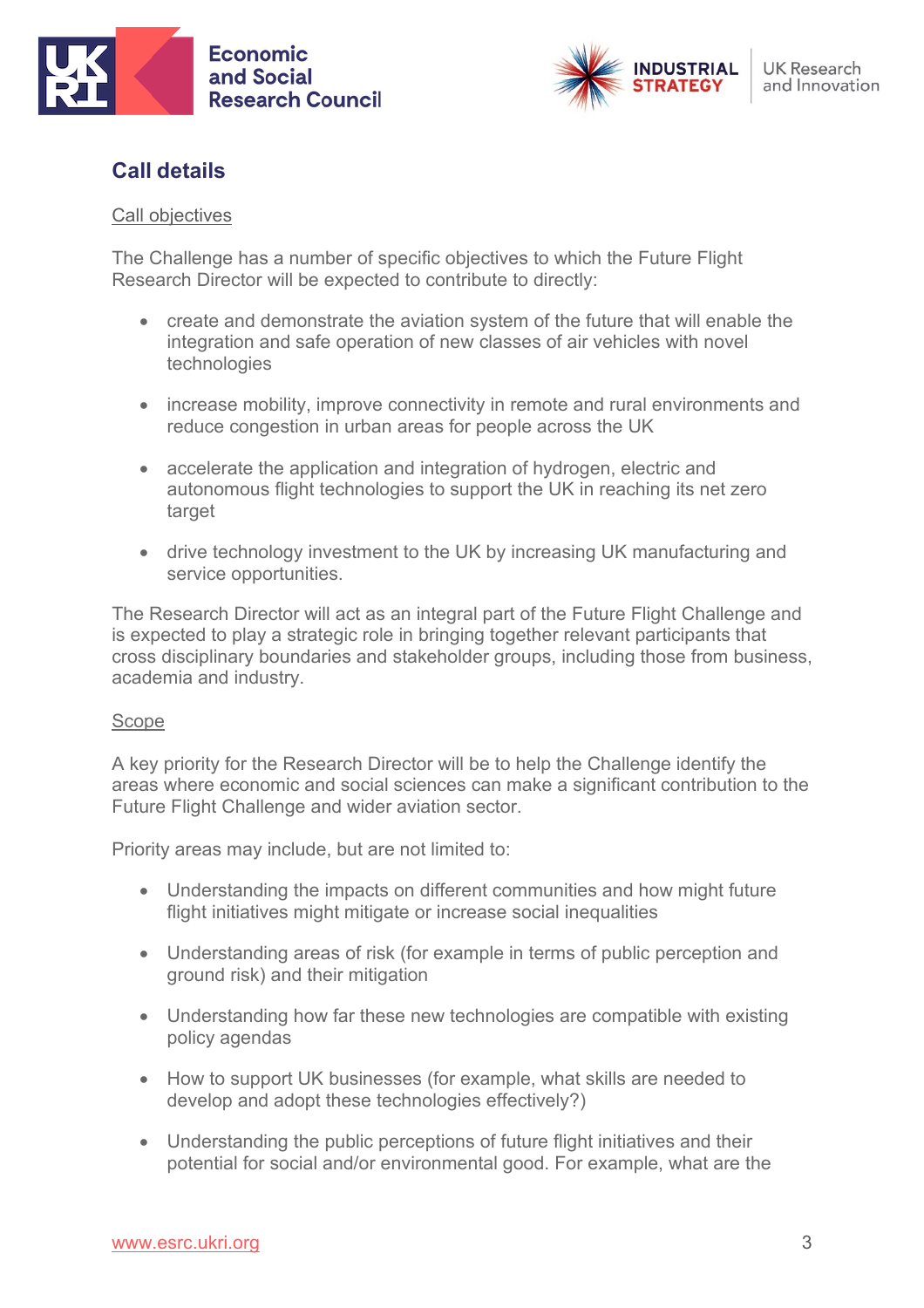



levers for influencing public perceptions? Or what are the impacts of aviation noise on public acceptance?

• Business model innovation (for example, how can firms develop their business models around the opportunities afforded by new technologies?)

#### Research Director – role

The Research Director will:

- Identify areas where economic and social research can make a significant contribution to the Future Flight Challenge and wider aviation sector to inform the direction of Future Flight research
- Be visible and a champion for economic and social research in the Future Flight Challenge, to both internal and external audiences. This may include providing guidance to the Challenge to ensure economic and social research is integrated into Future Flight
- Support the Future Flight Challenge Team to address both immediate and arising economic and social challenges associated with the Challenge, including those posed by society, and identify mechanisms to address these challenges
- Add value to funded activities under the Future Flight Challenge, for example by identifying opportunities for shared learning across projects. Also, to engage with all funded activities to understand their challenges and to identify new research opportunities and identify collaborations
- Work with the Future Flight Challenge Director, Challenge Team, and ESRC to play a strategic role in identifying and bringing together relevant participants that cross disciplinary boundaries and stakeholder groups, including those from business, academia and industry.

#### **Please note: these aspects of the role are not exhaustive and applicants to the Future Flight Research Director call are expected to present their vision of how they think they can add value within the Future Flight Challenge.**

Industry engagement will be critical, including SMEs, as will engagement with other key stakeholders including the UK Civil Aviation Authority, the Department for Business, Energy and Industrial Strategy and the Department of Transport.

It is expected that the Research Director will also draw upon existing UKRI investments including other ISCF activities, Research Council funded Centres and the [Knowledge Transfer Network](https://ktn-uk.org/transport/aviation/) (KTN).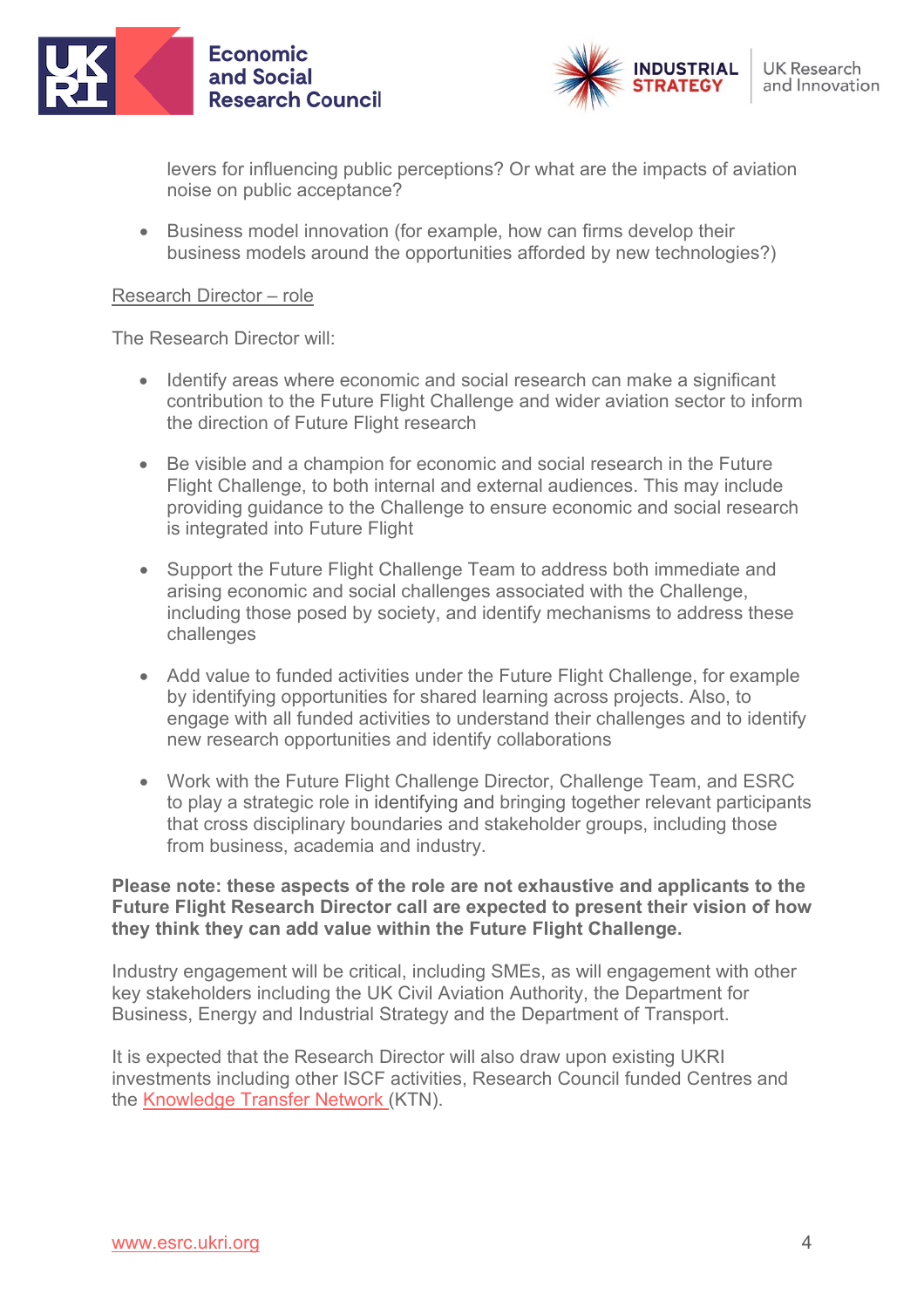



#### Call Outcomes

- Economic and social research is more accessible to the Challenge Team and wider aviation sector
- Longer term relationships are developed between the economic social research community and companies/organisations in the aviation sectors
- The aviation community will be more informed and able to tackle a variety of challenges associated with Future Flight
- Increased R&D spend helping UK meet 2.4% target

#### Research Director – person specification

The successful applicant must demonstrate:

- An outstanding track record of world-leading research and impact within areas relevant to Future Flight
- The ability to provide intellectual research and impact leadership
- A strong commitment to interdisciplinary and cross-sectoral approaches to research, with evidence of having previously drawn together a broad range of perspectives and approaches from across the economic and social sciences, engineering, digital technology and beyond
- Track record of engaging collaboratively and building effective inclusive relationships between academics and businesses
- An understanding of the needs and demands of the aviation sector in the UK. They will have a proven track record of engaging collaboratively with industry and academic partners and have strong networks in the aviation space
- Outstanding communication skills, suitable for engagement with a range of different audiences - specialist and non-specialist - within the academic community, business community, user community and beyond
- Experience of collaborative research and proven ability to engage and develop partnerships with people and organisations beyond the academic community, in particular with stakeholders at a senior level in government, industry and the private sector, particularly in a UK context
- Familiarity with UKRI's mission, and with the broader funding and policy landscape in the UK
- Familiarity with the UK Government's Industrial Strategy, and an understanding of how research will contribute to fulfilling ambitions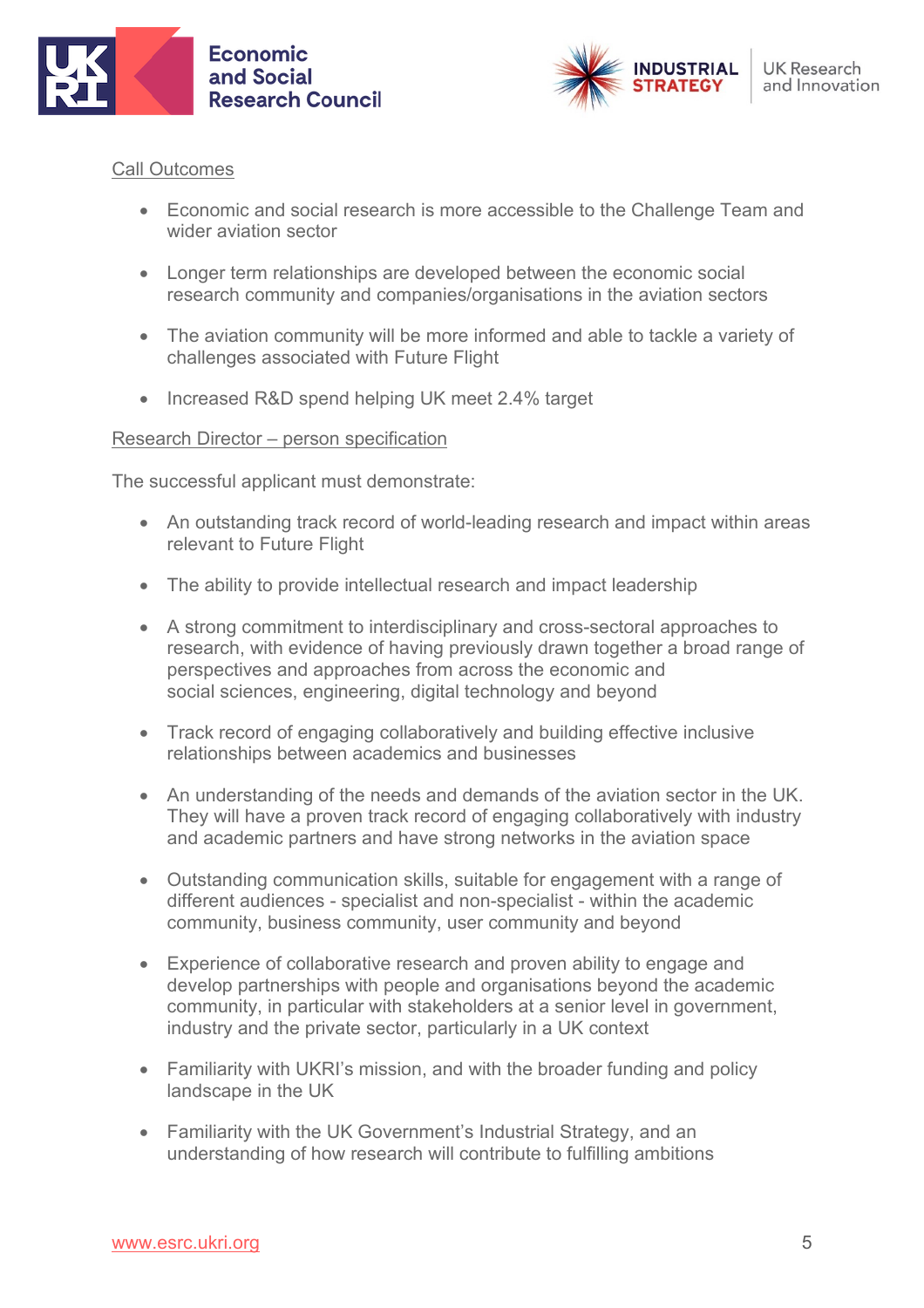



#### **Funding**

The ESRC will be investing up to £190,000 at 100% full economic cost (fEC) for the Future Flight Research Director call. The ESRC's contribution for UK applicants for most costs headings is 80% of fEC.

Funding is available for 12 months for the Research Director role and is expected to cover the following costs:

- Research Director at ~0.4 FTE plus associated Estates and Indirect costs
- Support Staff up to a total of ~1.0 FTE across posts plus Estates and Indirect costs
- Directly Incurred costs e.g., leadership activities, travel and subsistence, arranging workshops and meetings
- A 'Flexible Fund' to administer to research award holders to support them to meet the needs of investments in the wider Future Flight Challenge portfolio and provide a mechanism for facilitating and utilising opportunities

Applicants are permitted a degree of flexibility in the funds that they request but should contact the ESRC Office using the contact details at the end of this document to discuss any significant deviations from the above.

The ESRC will contribute 100% of costs for the flexible fund. This might include distribution of funds for small pieces of responsive research or synthesis to respond to emerging research questions that arise across the Challenge activities. Justification for this fund is not required in the Justification for Resources section of the application, however, the Case for Support should outline how the Research Director will work with ESRC and the Future Flight Challenge team to put in place a clear process for the governance and distribution of funds.

Costs will be supported in-line with standard ESRC funding rules. All applicants are strongly advised to consult their institutional finance/research offices regarding the financial aspects of their application. Indicative costings are requested at application stage and successful applicants will be expected to provide a full breakdown and justification of all costs at contracting. Costs at the contracting stage must not vary by +/-10% from costs at application and must not exceed the funding available for the call.

The Future Flight Research Director award will be expected to start from 1 July 2021.

#### Working arrangements

The ESRC will oversee the work of the Research Director on behalf of UKRI. Therefore, the Research Director will be expected to maintain close contact with the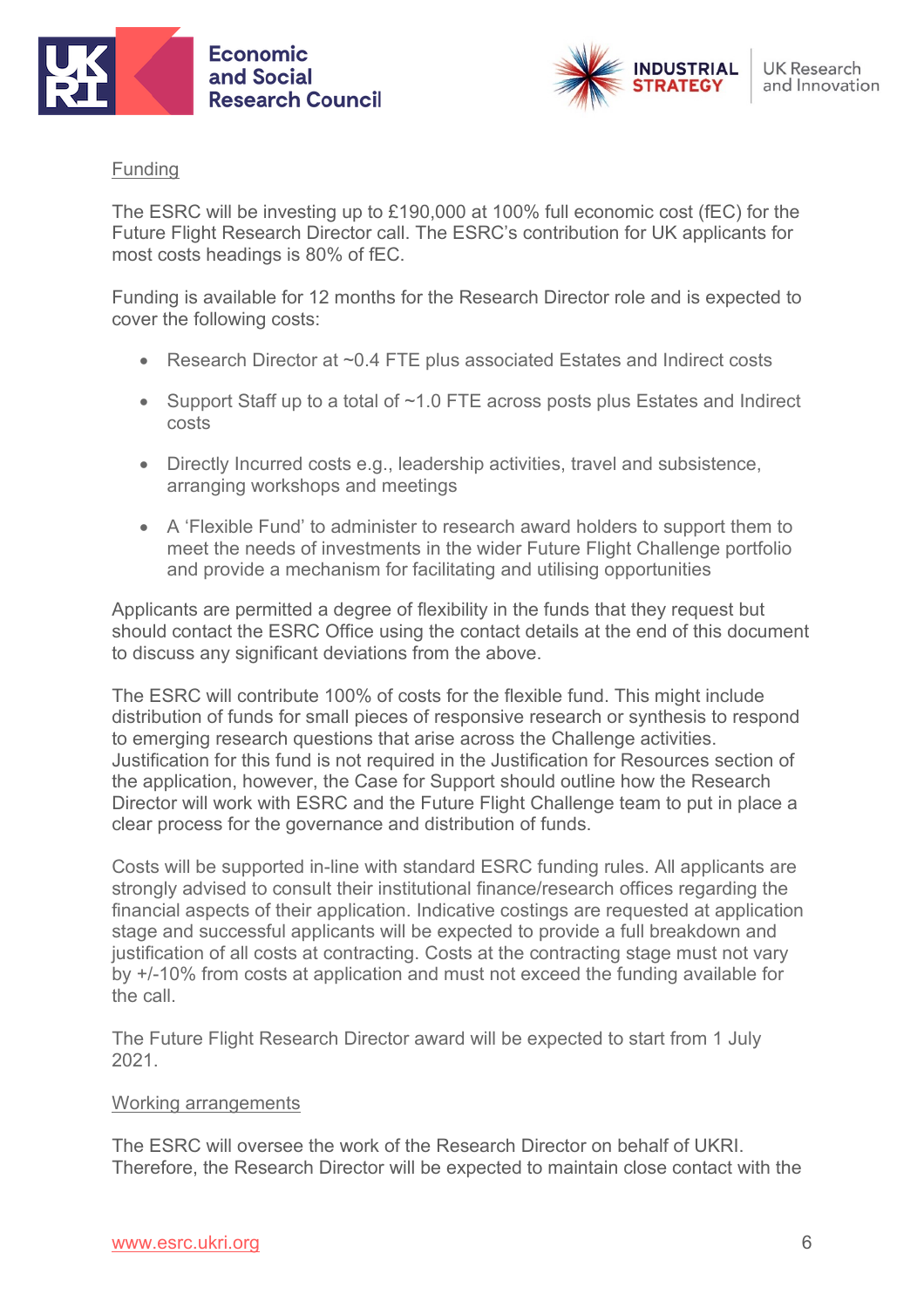



ESRC staff involved in the Future Flight Challenge and to meet at least a monthly basis to discuss progress and future plans. The Challenge Director is responsible for leading work on the Future Flight Challenge activity and the Research Director will be responsible for developing and supporting the creation of a new community with members from across the aviation industry and other sectors relevant to Future Flight. Although contact with the ESRC will primarily be via the nominated lead for the Future Flight Challenge, the Research Director will work closely with Challenge Team and will also develop links with relevant colleagues in other parts of UKRI (such as the ISCF delivery team, and wider UKRI colleagues), as well as specialist staff within ESRC. Wherever possible meeting dates will be co-ordinated to minimise travel or make use of telephone conferencing.

The successful Research Director will hold a grant from the ESRC and will be accountable directly to the Future Flight Challenge Director. They will be required to participate in Challenge-level governance, such as the Programme Board and will be expected to keep the UKRI ISCF Future Flight delivery team informed of key information and updates arising from interactions with the Challenge Director and Challenge-level governance.

#### **Eligibility**

All applications to this call must be from a researcher based at an eligible UK Research Organisation (RO); see the UKRI website for a list of eligible organisations [\(www.ukri.org/funding/how-to-apply/eligibility/\)](https://www.ukri.org/funding/how-to-apply/eligibility/).

Applications will need to be submitted electronically via the Research Councils' Joint Electronic Submission (Je-S) system.

Joint applications (including job shares) for Co-Research Directors are welcome where a clear split of responsibility is given. For the purpose of the application the application form will require that one of the Co-Research Directors will be listed as PI, the other will need to be listed as Co-I.

#### Multidisciplinary approach

Applicants for the Research Director will need to demonstrate a detailed understanding of the economic and social sciences as they apply to the aviation sector and the Future Flight Challenge. They will be able to demonstrate their commitment to interdisciplinary working, and their ability to build new collaborations between different social, economic and other disciplines including engineering, digital technology and beyond.

#### IP issues

Publication and Intellectual Property Rights (IPR) will be handled in accordance with normal ESRC guidelines outlined in the Research Funding Guide [\(www.esrc.ac.uk/rfg\)](http://www.esrc.ac.uk/rfg). Further ESRC guidance on intellectual assets and intellectual property can be found at: [https://esrc.ukri.org/funding/guidance-for-](https://esrc.ukri.org/funding/guidance-for-applicants/intellectual-assets-and-intellectual-property/)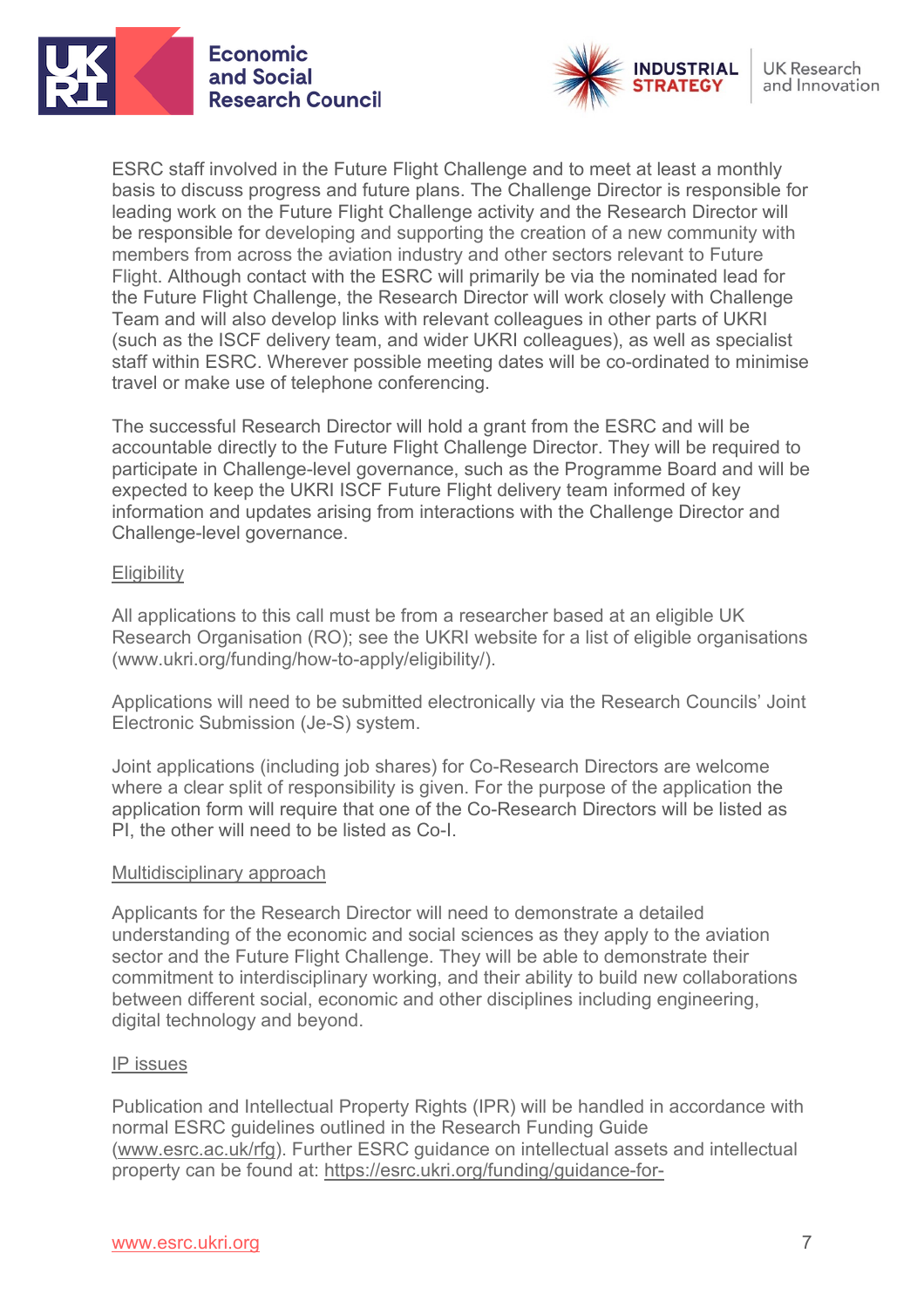



[applicants/intellectual-assets-and-intellectual-property/.](https://esrc.ukri.org/funding/guidance-for-applicants/intellectual-assets-and-intellectual-property/) All research findings should be made freely and openly available. UKRI policy statements on IPR, impact and knowledge exchange are available at [www.rcuk.ac.uk/ke/policies/](http://www.rcuk.ac.uk/ke/policies/) 

#### Research ethics

Applicants must ensure that the proposed activity will be carried out to a high ethical standard and must comply with the ESRC Framework for Research Ethics: [www.esrc.ukri.org/funding/guidance-for-applicants/research](http://www.esrc.ukri.org/funding/guidance-for-applicants/research-ethics/)[ethics/](http://www.esrc.ukri.org/funding/guidance-for-applicants/research-ethics/) Successful applicants will be required to provide a statement on how any potential ethical and health and safety issues have been considered and will be addressed, and ensure that all necessary ethical approval is in place and all risks are minimised before the associated activity commences.

## **Impact**

In line with the UKRI Strategic Prospectus [\(https://www.ukri.org/about-us/strategic](https://www.ukri.org/about-us/strategic-prospectus/)[prospectus/\)](https://www.ukri.org/about-us/strategic-prospectus/), we expect that our researchers will have considered the potential scientific, societal and economic impacts of their work.

Contributions to academic and particularly broader user impact are expected throughout the Research Director post. Tthis could involve activities such as: organising seminars or briefings or other engagement activities to address key research issues; knowledge exchange at different stages of the research to relevant stakeholders; developing inclusive networks based around significant research issues involving academics and other stakeholders; to participate in any communities or networks created by the ISCF Future Flight team. Given the high profile nature of the debates around future flight we would also expect the Research Director to engage in public discussions as part of the role and to remain nonpartisan.

Applicants should consider how their impacts can be maximised, developed and evidenced within their application. This will form part of the assessment process. It is important to set out how you intend to identify and actively engage relevant users of the research and stakeholders and include evidence of any existing engagement with relevant end users. Applicants should articulate a clear understanding of the context and needs of these users. The application should also outline how the legacy of proposed activity will be managed to engage beneficiaries and increase the likelihood of its impact in providing lasting value to participants, stakeholders and the wider social science community.

The Research Director will be expected to produce outputs that incorporate key research insights into the areas of business and/or policy debate and greatest stakeholder need. These should take the most appropriate form for the audience, given the diverse range of stakeholders in the field. Close co-ordination with UKRI and the Knowledge Transfer Network on communications or media related activities will be required.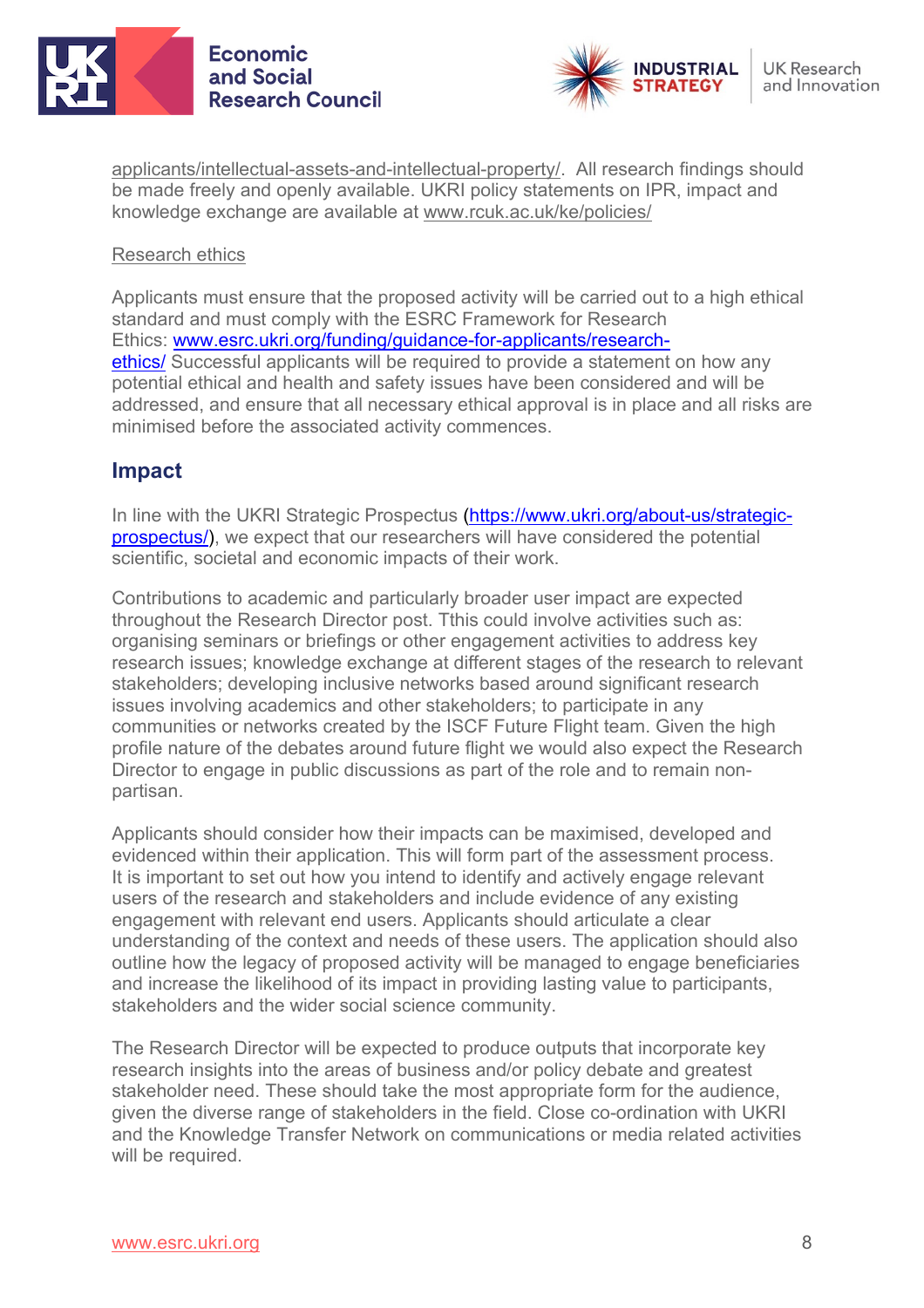



The Research Director will be expected to provide those involved in the wider Future Flight Challenge with input and advice in a timely manner when requested, and to produce regular outputs relevant to their activities throughout the grant.

The Research Director is expected to inform ESRC of all events and publications planned as part of the role in advance and ensure that any programme of work is flexible enough to respond to changing needs.

To be effective, all communication, engagement and impact activities must be planned in detail and properly evidenced and resourced in the application.

The ESRC's **Impact Toolkit** provides detailed advice on how to achieve the maximum impact for your work. The toolkit includes information on developing an impact strategy, promoting knowledge exchange, public engagement and communicating effectively with your key stakeholders: [https://esrc.ukri.org/research/impact-toolkit/.](https://esrc.ukri.org/research/impact-toolkit/)

## **COVID-19 Guidance for Applicants**

#### **Accounting for the unknown impacts of COVID-19**

UKRI acknowledges that it is a challenge for applicants to determine the future impacts of COVID-19 while the pandemic continues to evolve. Applications should be based on the information available at the point of submission and, if applicable, the known application specific impacts of COVID-19 should be accounted for. Where known impacts have occurred, these should be highlighted in the application, including the assumptions/information at the point of submission. There is no need to include contingency plans for the potential impacts of COVID-19. Requests for travel both domestically and internationally can be included in accordance to the relevant scheme guidelines, noting the above advice.

Reviewers will receive instructions to assume that changes that arise from the COVID-19 pandemic, post-submission, will be resolved and complications related to COVID-19 should not affect their scores.

Where an application is successful, any changes in circumstances that affect the application will be managed as a post-award issue.

## **Assessment process**

Applications for the Future Flight Research Director role will be assessed and shortlisted by an independent panel comprising of academics, business representatives and other stakeholders in May 2021. Shortlisted candidates will then be invited to a final interview panel in June 2021. Further information on the format of the interview will be provided to shortlisted candidates. The successful applicant will be expected to start from 1 July 2021.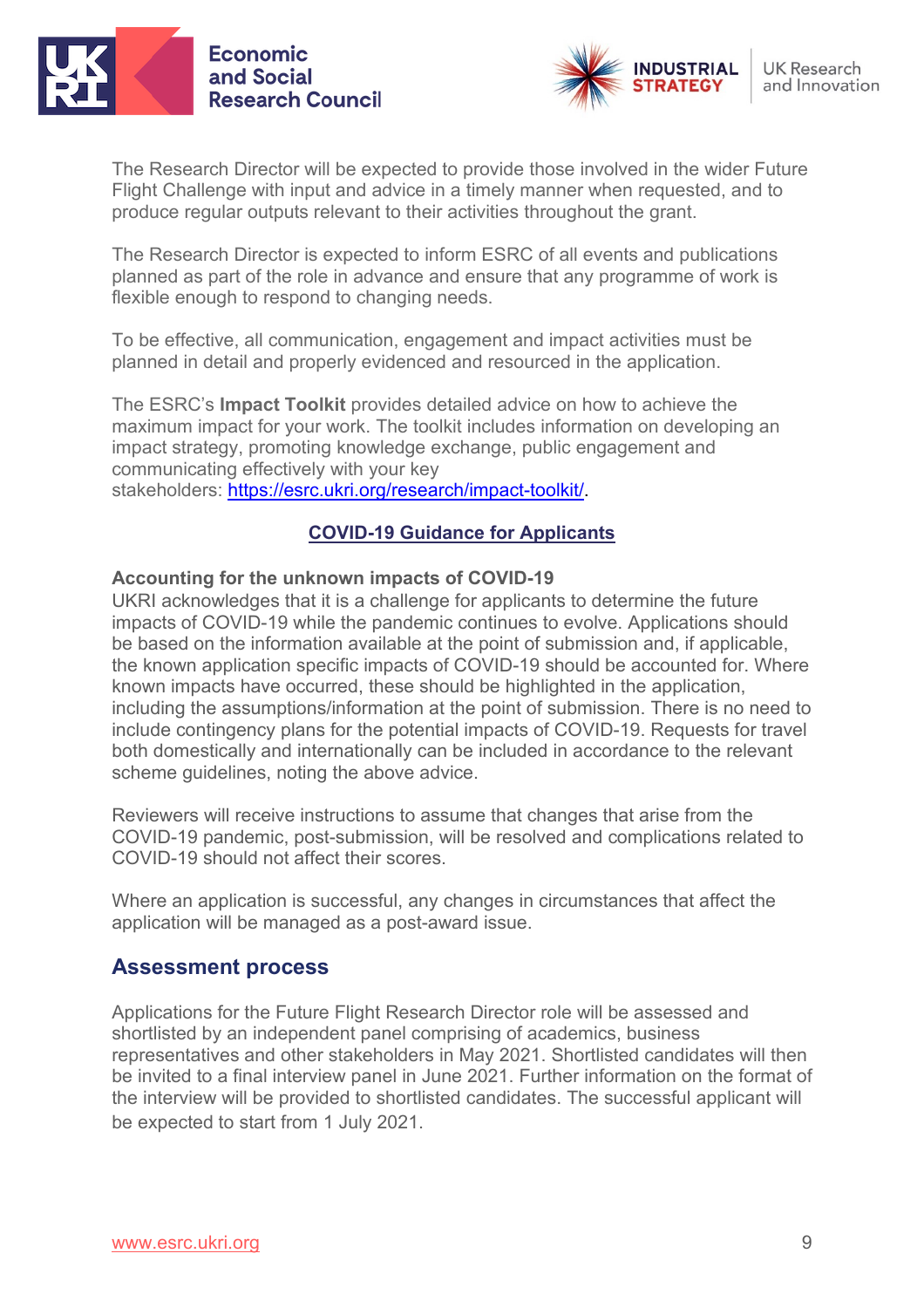



Applicants are asked to note that as part of our commitment to support the recommendations and principles set out by the San Francisco Declaration on Research Assessment (DORA; [https://sfdora.org/read/\)](https://sfdora.org/read/), UKRI reviewers and panel members are advised not to use journal-based metrics, such as journal impact factors, as a surrogate measure of the quality of individual research articles, to assess an investigator's contributions, or to make funding decisions.

The content of a paper is more important than publication metrics, or the identity of the journal, in which it was published, especially for early-stage researchers. Peer review and panel members are encouraged to consider the value and impact of all research outputs (including datasets, software, inventions, patents, preprints, other commercial activities, etc.) in addition to research publications. We advise our peer reviewers and panel members to consider a broad range of impact measures including qualitative indicators of research impact, such as influence on policy and practice.

## **Assessment Criteria**

- 1. Fit to call scope extent to which the proposed research aligns with the scope of the call, including how well the application:
	- a) Addresses the call objectives and the aims and objectives of the ISCF Future Flight Challenge
	- b) Is multidisciplinary and inclusive, drawing on a wide range of expertise, knowledge and experience across business and research stakeholders
	- c) Addresses the areas of knowledge exchange and impact
	- d) Ensures that planning for impact is embedded throughout the application, particularly within the Case for Support.
- 2. Appropriate expertise and resources for undertaking the work, stakeholder engagement, knowledge exchange, communications, project management and reporting.
- 3. Ability to work across disciplines and stakeholder groups
- 4. Ability to work closely with the ESRC Office, Challenge Director and wider UKRI colleagues
- 5. Quality and experience of the applicant in relation to Future Flight Research Director Person Specification (see above)

# **How to apply**

This call will open on **8 March 2021** and all associated call documentation will be visible. However, applicants will be only be able to access the call form on JeS from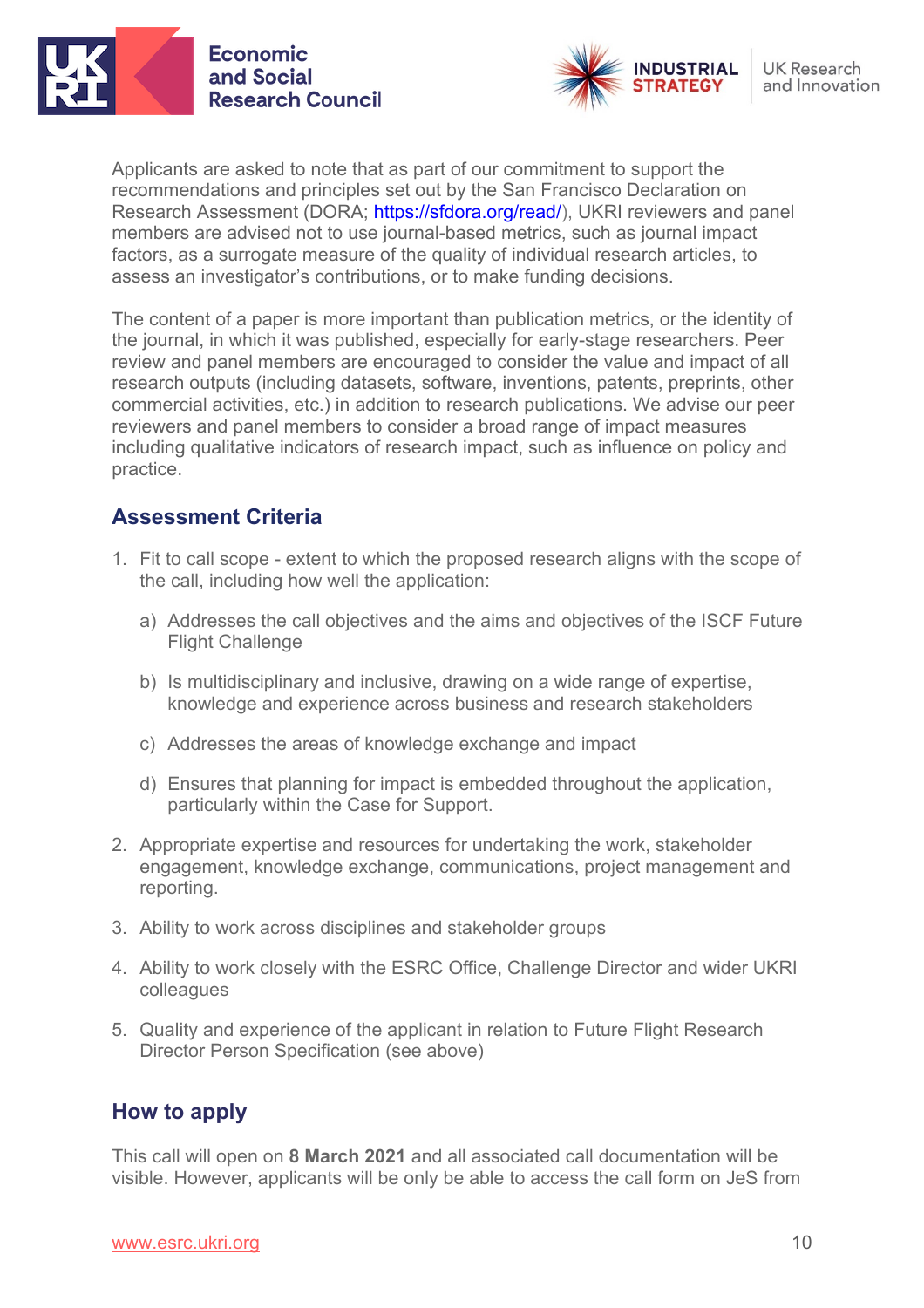



**29 March 2021**. Applicants are welcome to start preparing applications prior to this date.

Applications must be submitted via Je-S by the call deadline of **16.00 (UK time) on Thursday 22 April 2021.** Electronic acknowledgements will be sent to the principal investigator and submitting organisation. All applications must be submitted in English, costed in pounds sterling using the Research Councils Joint Electronic Submission (Je-S) system. Applications can only be accepted by electronic submission through the Je-S system: [https://je](https://je-s.rcuk.ac.uk/JeS2WebLoginSite/Login.aspx)[s.rcuk.ac.uk/jeS2WebLoginSite/Login.aspx](https://je-s.rcuk.ac.uk/JeS2WebLoginSite/Login.aspx)

Applications should address the aims of the call as listed in the call details and should include:

- Case for Support, including a full description of the aims, methods and work packages (including proposed timings), as well as details of how the work will address the Programme aims as listed in the call details
- CVs for all named individuals
- Justification of Resources, including full costs associated with stakeholder engagement, project administration and travel and subsistence
- List of Publications
- Relevant final/interim reports
- Data Management Plan (max 3 A4 sides) only mandatory if planning to generate data

Generic guidance on the completion of the structured boxes and sections of the form is available from the Je-S Help screens, which can be found at the top right-hand corner of each Je-S screen

The Je-S guidance for the call will provide details on the information that you will be required to submit as part of your application. All applicants are strongly advised to consult ESRC's research funding guide [\(https://esrc.ukri.org/funding/guidance](https://esrc.ukri.org/funding/guidance-for-applicants/research-funding-guide/)[forapplicants/researchfunding-guide/\)](https://esrc.ukri.org/funding/guidance-for-applicants/research-funding-guide/), which sets out the rules and regulations governing its funding. Where call-specific guidance provided in these call documents differs from generic Je-S help, the call-specific guidance should always be followed. Care and attention must be given to completing the application correctly and complying with all technical requirements. Applications that are not completed correctly may be rejected by the ESRC office.

The final submission process is the responsibility of the host institution, and the ESRC cannot accept responsibility for any delays which may occur. It is recommended that applicants submit in good time before the call deadline at this stage. We strongly advise applicants to confirm with their relevant administrator that the application has been submitted successfully to the ESRC.